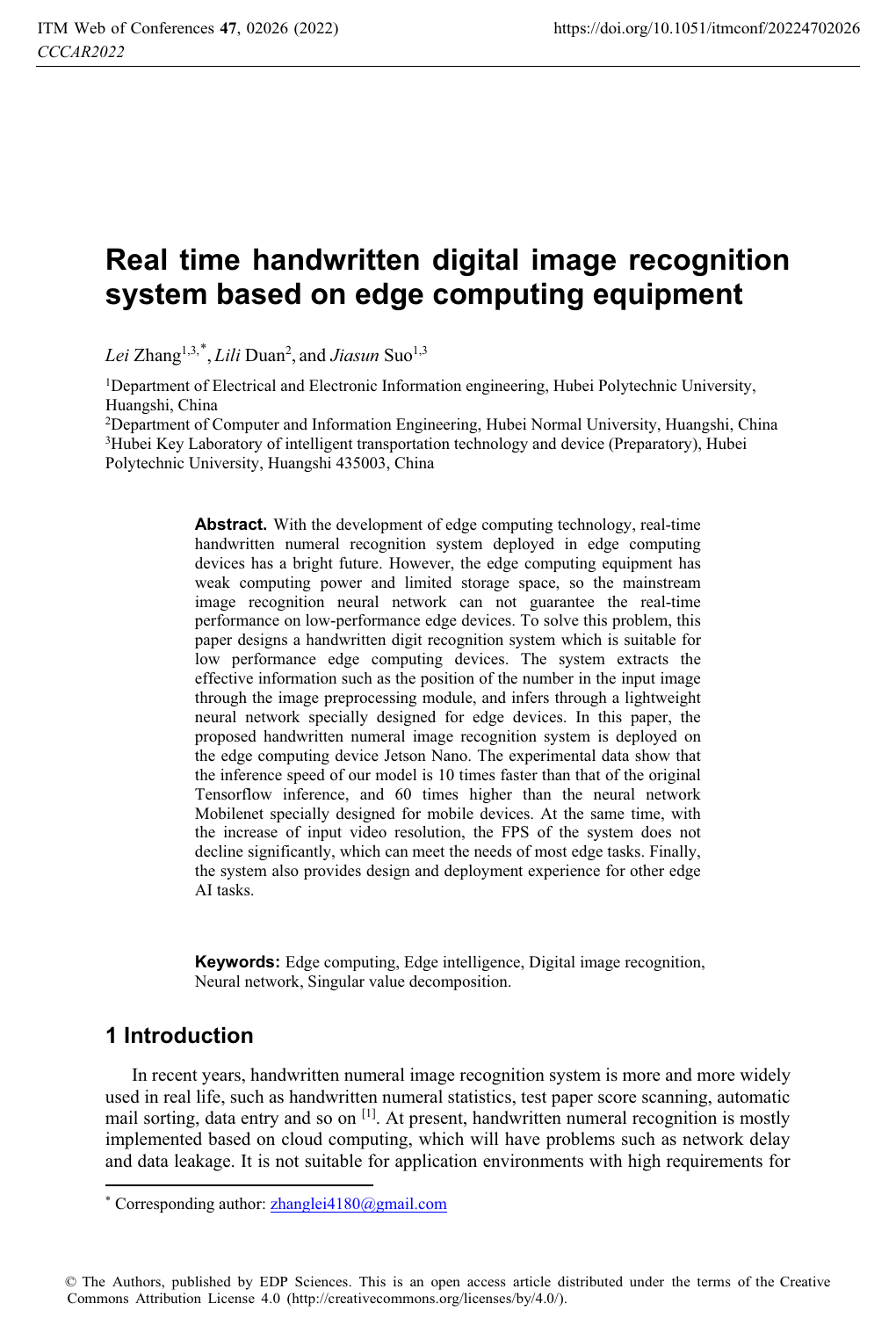real-time and security, such as real-time handwritten image recognition in the field of industrial Internet  $<sup>[1]</sup>$ . With the development of edge intelligence (EI) technology, the real-</sup> time handwritten numeral system deployed on edge devices is not limited by the transmission network, and the data could not be uploaded to the cloud. The system not only ensures the real-time performance, but also protects the data security. It can better meet the handwritten image recognition application environment with high requirements for realtime performance and security.

In [2], the development of EI and the importance of edge end in the field of artificial intelligence (AI) is described; In [3], an Edgent framework is proposed to optimize the reasoning of deep neural network on edge devices. At the same time, the experimental data show that deep neural network (DNN) is effective in image recognition; In [4], the authors proposed a VGg network model, which achieved high accuracy in image recognition; In [5], the authors proposed a RESNET network model, which uses the residual structure to solve the "degradation" problem that the error rate increases when the level of the model deepens; In [6], the authors proposed a wideresnet network model, which achieved better accuracy by widening RESNET and reducing its layers; In [7], the authors proposed proposed a mobilenet network model specially designed for mobile devices, which greatly reduces the amount of DNN calculation through separable convolution. However, whether the handwritten numeral recognition system can run effectively on low-performance edge computing devices is still a problem to be solved. This paper designs a lightweight handwritten numeral recognition neural network, and constructs a handwritten numeral recognition system based on it. The system runs on the low-cost edge computing device Jetson Nano. The experimental data show that the system designed in this paper can meet the needs of low-cost edge computing devices, and also has good accuracy and real-time on edge computing devices with low computing power.

# **2 System structure**

As shown in Figure 1, the real-time handwritten numeral system based on edge meter device designed in this paper is composed of image preprocessing module, neural network inference model on edge device and image post-processing module. The image preprocessing module extracts the effective information such as the position of the number in the input image for neural network inference; In the process of image inference, because the edge computing equipment has low computing power and limited storage space, the current mainstream image recognition neural network can not operate. The system specially designs a lightweight neural network and selects an appropriate edge deployment framework to ensure the AI performance of the system; The picture post-processing module marks the prediction results and location information in the picture, and finally outputs the visual video stream.

In the practical application of the system, in order to solve the problem of inaccurate recognition caused by the difference between the actual handwritten digital picture style and the picture style in the MNIST dataset used in the training model, the system first uses a picture preprocessing method to process the captured picture into a style similar to the image in the MNIST dataset, and then sends it to the neural network for inference.

#### **3 Improved handwritten numeral recognition neural network**

In order to adapt to the characteristics of weak computing power and small storage of edge computing devices, this paper improves the classical convolutional neural network (CNN) model Lenet-5 [8], and proposes an improved neural network model (Lenet-c) for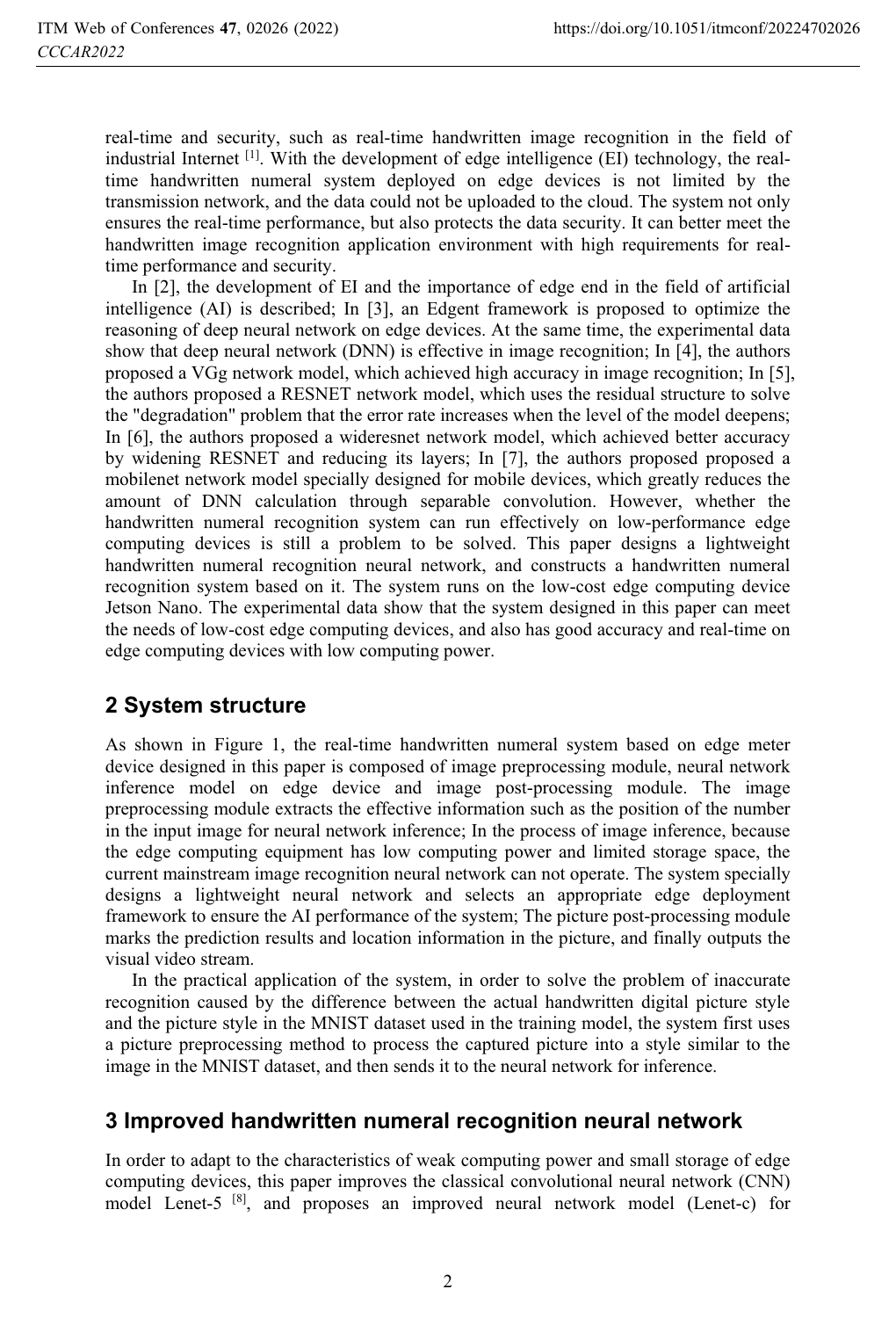handwritten digit recognition. The improvement is mainly reflected in the optimization of activation function, model parameters, model generalization ability and model training. The improved neural network includes convolution layer 1 (C1), pooling layer 1 (P1), convolution layer 2 (C2), pooling layer 2 (P2), full connection layer 1 (F1), full connection layer 2 (F2) and output layer (out). Finally, singular value decomposition (SVD) is used to compress the model to reduce the amount of calculation and size of the model.



Fig. 1. System processing flow.

In the optimization of activation function, firstly, Relu activation function is used to replace the Sigmoid activation function in Lenet-5, so as to avoid the problem of exponential budget, improve the speed of calculation and avoid the disappearance of gradient. At the same time, the model parameters are optimized as follows: (1) reduce the size of convolution kernel to 3x3 and reduce one layer of convolution to accelerate the speed of convolution operation. (2) Increase the number of channels in the convolution layer (C1, C2) to improve the feature extraction ability of the network. (3) Add a full connection layer to improve the classification ability of the network. The specific parameters of the improved model are shown in Table 1. In order to increase the generalization ability of the model, L2 regularization and "Dropout" methods are added during training to improve the classification accuracy of the model when facing real data. In the training, the method of exponential attenuation learning rate is used to make the model easier to train to the optimal parameters.

| Layer   | Input    | Output   | Type |
|---------|----------|----------|------|
| cl      | 28x28x1  | 26x26x32 |      |
|         | 26x26x32 | 13x13x32 | max  |
| c2      | 13x13x32 | 11x11x64 |      |
| p2      | 11x11x64 | 6x6x64   | max  |
| Reshape | 6x6x64   | 1x2304   |      |
|         | 1x2304   | 1x768    |      |
|         | 1x768    | 1x10     |      |

**Table 1.** Parameters of the model.

Edge computing devices usually have limited storage space and are limited by the transmission network bandwidth. The size of the neural network model deployed on the edge platform should not be too large. In order to make the model more suitable for the edge platform, the model needs to be compressed within the allowable range of accuracy. The number of parameters in layer F1 accounts for 99.52% of the total number of Lenet-c model. As long as layer F1 is compressed, the size of the model can be effectively reduced. Based on the idea of singular value decomposition (SVD), this paper compresses the model,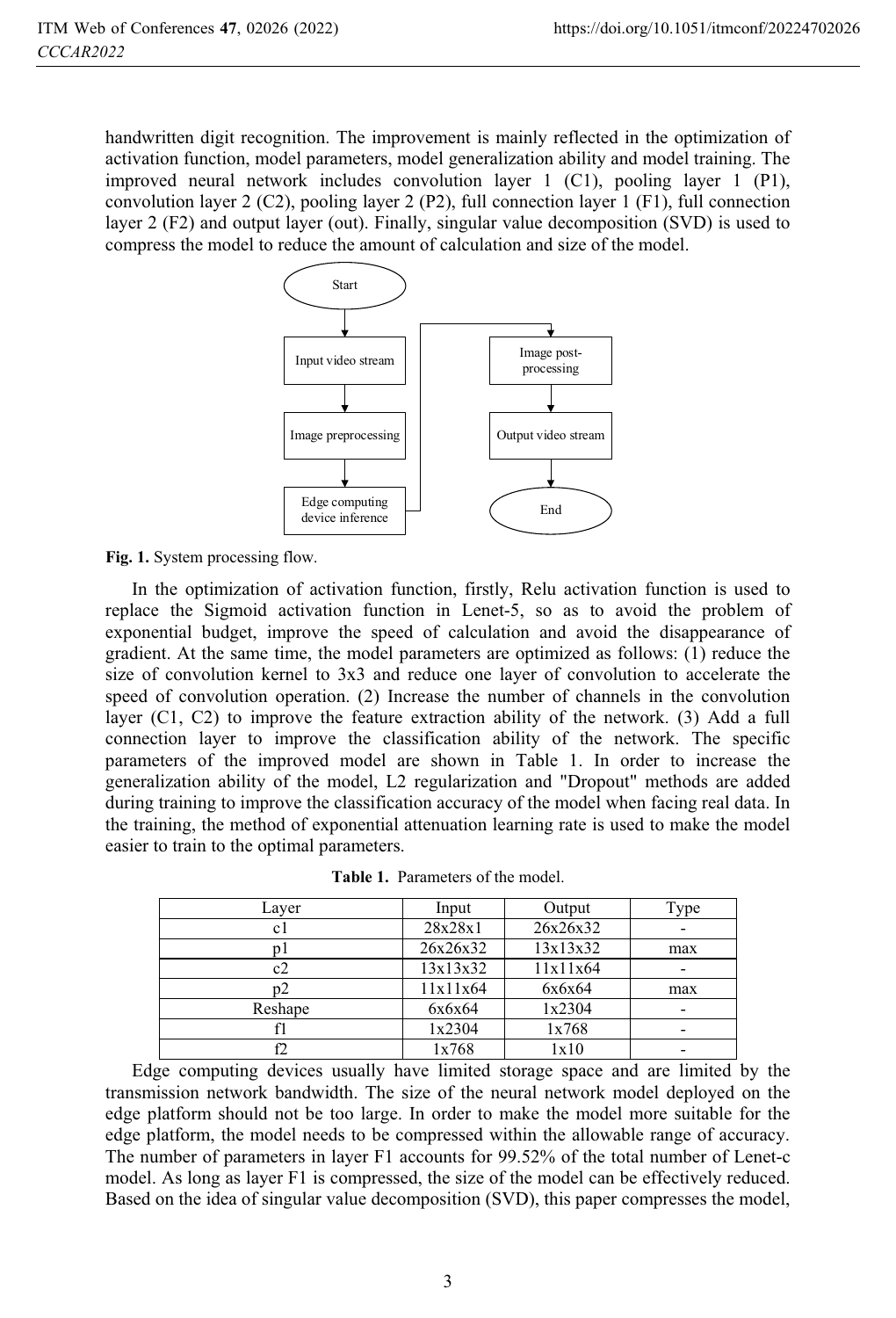which effectively reduces the size of the model while retaining most of the information of the model. Assuming any real matrix, it can be decomposed by SVD as:

$$
W_{\mathbf{m}\times n} = U_{m\times m} S_{m\times n} V_{n\times n}^{\tau}
$$
\n<sup>(1)</sup>

 $U_{m \times m} = [u_1, u_2, \cdots, u_m]$ ,  $V_{n \times n} = [v_1, v_2, \cdots, v_n]$  are left singular value matrix and right singular value matrix, respectively.  $S_{m\times n} = \begin{bmatrix} c_{q\times q} & o \\ o & o \end{bmatrix}$ ,  $C_{q\times q} = diag(\sigma 1, \sigma 2, \cdots, \sigma q)$ ,  $q = min(m, n)$ .  $\sigma i (i = 1, 2, \cdots, q)$  are the Singular value of W,and  $\sigma_1 > \sigma_2 > \cdots > \sigma_q > 0$ . Take the largest first *k* singular values to approximately restore the matrix  $W_{m \times n}$ :

$$
W_{m \times n} \approx U_{m \times k}^{'} S_{k \times k}^{'} V_{n \times k}^{'}\n= U_{m \times k}^{'} (S_{k \times k}^{'} V_{n \times k}^{'} )\n= U_{m \times k}^{'} T_{k \times n}
$$
\n(2)

 $, V'_{n \times k} = [v'_{1}, v'_{2}, \cdots, v'_{k}]$  are left singular value matrix and right singular value matrix, respectively.  $S'_{k \times k} = diag(\sigma 1, \sigma 2, \cdots, \sigma k)$ .

#### **4 Experimental results and analysis**

On the edge computing device Jetson Nano, the Tensorflow1 13.1, Tensorrt5 and Opencv4 1.1are employed.The experimental results of three framework deployment models are shown in Table 2. Opencv and Tensorrt have faster inference speed and smaller memory footprint than Tensorflow. At the same time, on this kind of lightweight neural network, Opencv is nearly twice as fast as Tensorrt's inference speed, and the memory occupation is only 8.08%. The experimental results show that Opencv is more suitable for deploying the improved Lenet-c network model proposed in this paper, and it has better performance on edge computing devices.

| Framework  | Time of $1000$ times $(s)$ | Memory occupation (MiB) |
|------------|----------------------------|-------------------------|
| Tensorflow | 6.007                      | 1244.9                  |
| TensorRT   | 174                        | 996.1                   |
| OpenCV     | 0.604                      | 80.5                    |

**Table 2.** Comparison of deployment models of various frameworks.

In order to test the system performance, input video streams with different resolutions are used to test the real-time performance of the system. As shown in Table 2, the system has good adaptability to videos input with different resolutions on edge computing devices with low performance, and its FPS can better meet the requirements of the system.

At the same time, we analyzed the time consumption on the Jetson nano through the inferred time in Table 2 and the FPS during system operation, and found that its computing bottleneck mainly focused on image processing. Because of its weak CPU capacity, the time of image processing is long; In the aspect of neural network inference, because the system proposed in this paper uses GPU inference, its time consumption is far lower than that of image processing. It is proved that the GPU performance of some simple neural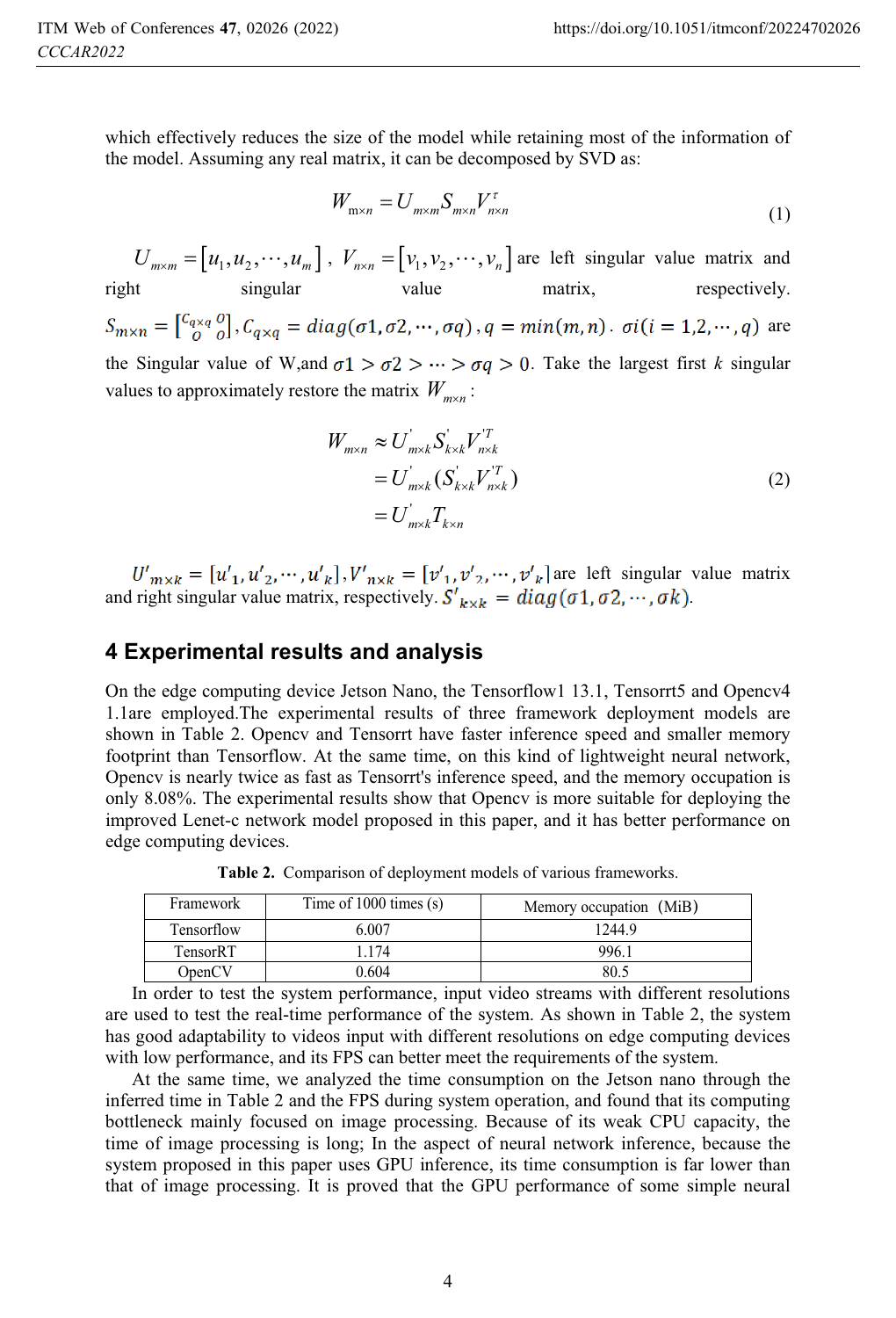networks running on edge computing devices such as Jetson Nano can meet the requirements.

| Resolution | <b>FPS</b>  |
|------------|-------------|
| 2400x2400  | −           |
| 2000x2000  | 8           |
| 1600x1600  | $\mathbf Q$ |
| 1200x1200  | $\mathbf Q$ |
| 1000x1000  | 10          |
| 800x800    | 10          |
| 600x600    | 10          |
| 400x400    | 10          |

Table 3. FPS of input video with different resolutions.

The practical application results of the system are shown in Figure 2. Under the input resolution of 1000X1000, the system can accurately locate and recognize the handwritten digits in the input video, and the FPS reaches 10.



**Fig. 2.** Experimental results of practical application of the system.

# **5 Conclusion**

A handwritten numeral recognition system which is suitable for the edge computing devices is proposed in this paper. In order to ensure its performance in edge computing equipment, some improvements suitable for edge computing equipment are made in image preprocessing, neural network design, model inference framework selection and so on, so as to ensure the practicability of the system. The design of this paper also provides some experience for AI applications on other edge computing devices: including accelerating the full connection layer of neural network in a way similar to singular value decomposition to make it perform better on edge devices, and using open CV as the network inference framework on edge devices may have better results When executing lightweight AI tasks in low-cost edge computing devices such as Jetson Nano, the CPU limit is greater than GPU.

This research was funded by the National Science Foundation of China with Grant 61871178 and the Open project of Hubei Key Laboratory of intelligent transportation technology and equipment (Preparatory) (2020xz110).